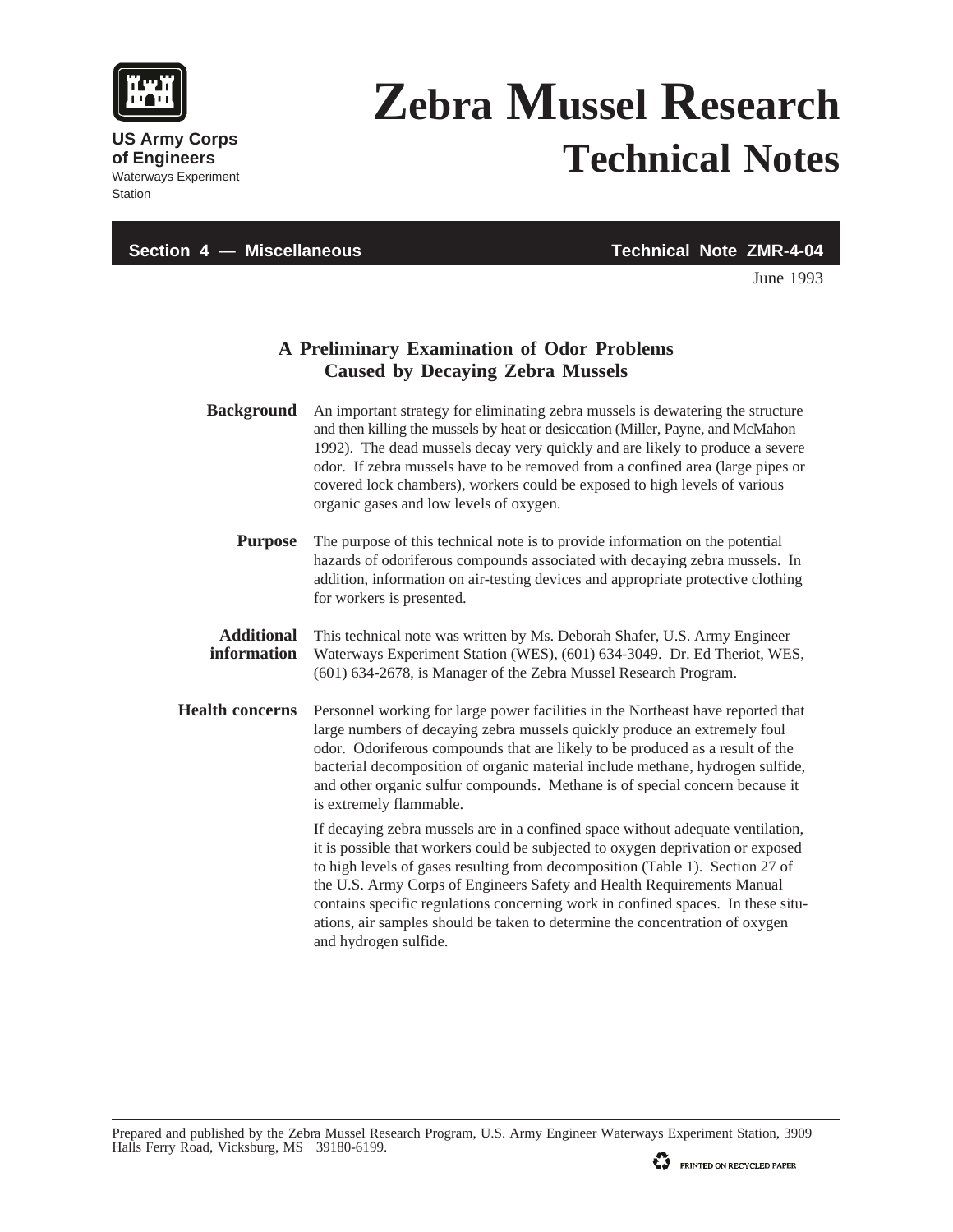| Table 1<br><b>Effects of Decreased Atmospheric Oxygen</b> |                                             |
|-----------------------------------------------------------|---------------------------------------------|
| <b>Percent Oxygen</b>                                     | <b>Description</b>                          |
| 20.9                                                      | Normal air                                  |
| 19.5                                                      | OSHA minimum safe level                     |
| $12 - 16$                                                 | Disorientation/accelerated respiratory rate |
| $6 - 10$                                                  | Nausea, unconsciousness, death              |
| Source: American National Standards Institute 1980.       |                                             |

The permissible exposure level for hydrogen sulfide is 20 parts per million (Code of Federal Regulations, Part 1910; dated 1991). This is the maximum level of hydrogen sulfide that a worker should be exposed to for periods of 15 min or less. Symptoms of exposure to hydrogen sulfide include eye irritation, dizziness, headache, gastrointestinal problems, photophobia, apnea, convulsions, and coma (U.S. Department of Health and Human Services 1991).

A variety of detection devices and personal monitors for these toxic gases are available. For short-term use (8 to 24 hr), personal detector tubes that measure the exposure to hydrogen sulfide and other chemicals are available, in quantities of ten, for approximately \$100. These devices are clipped to clothing and provide a direct reading without the need for charts or calibration. Disposable personal oxygen monitors that sound an alarm if the oxygen level drops below the minimum safe level of 19.5 percent are available at a cost of approximately \$400 each. These are also attached to clothing and can be used for up to 1 year. Battery-powered, nondisposable units for both oxygen and hydrogen sulfide can be obtained at a cost of approximately \$1,000 each. Units of this type have a digital readout with alarm.

Workers should wear protective clothing if they are to work in confined, poorly ventilated spaces for long periods of time. The degree of protection required will vary with each situation. However, in cases of severe zebra mussel infestation, the use of protective suits with respirators could be required. If used by Corps personnel, respiratory devices must conform to the safety regulations for respirators listed in Engineer Manual 385-1-1, paragraph 1.07B (Department of the Army 1987).

A variety of respirators and protective clothing are available from the sources listed in Table 2. Prices range from less than \$25 for disposable products to over \$1,000.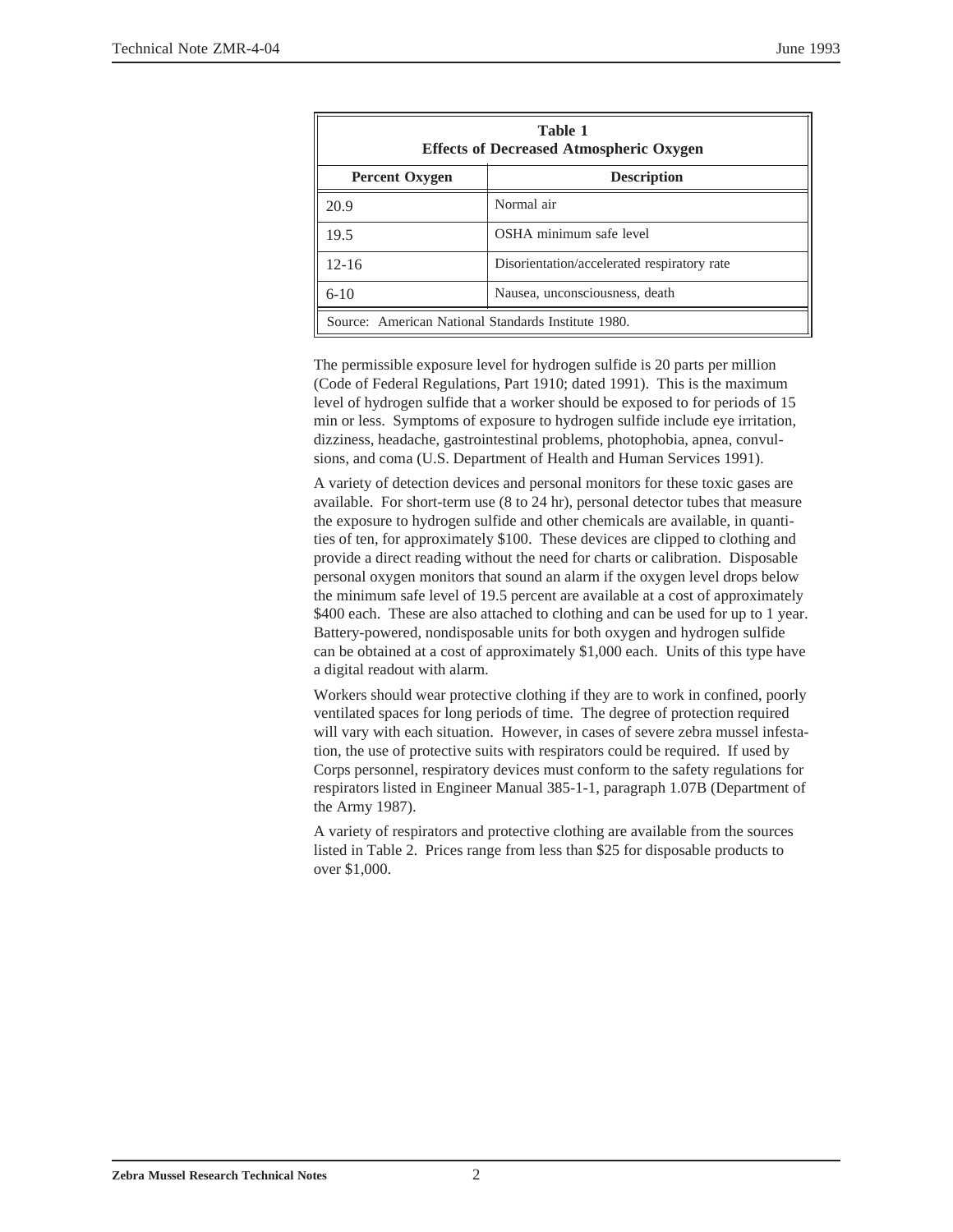| Table 2<br><b>Sources of Safety Equipment</b>                            |                  |  |
|--------------------------------------------------------------------------|------------------|--|
| <b>Supplier</b>                                                          | <b>Telephone</b> |  |
| Clement Safety Equipment, Inc.<br>Memphis, TN                            | $(901)$ 775-3600 |  |
| Forestry Suppliers, Inc.<br>Jackson, MS                                  | $(800)$ 647-5368 |  |
| Lab Safety Supply<br>Personal and Environmental Safety<br>Janesville, WI | $(800)$ 356-0722 |  |
| Mine Safety Appliances Co. (MSA)<br>Pittsburgh, PA                       | $(412)$ 967-3000 |  |

If the odor problem is severe and cleanup must be delayed, a procedure for odor modification should be implemented. Under some conditions it is possible to increase the amount of fresh air with large fans. Also, layers of sand or wood chips is a cost-effective way of reducing odor transmission by providing a temporary buffer zone between the odor source and ambient air currents.

Odor modification by the use of chemicals such as lime, ferrous sulfate, potassium permanganate, and hydrogen peroxide has been attempted with varying success in land-based dredged material disposal operations (Harrison and others 1976). The application of chemicals for the purpose of odor modification should be carefully evaluated, however. These chemicals could cause negative environmental effects if they inadvertently enter the water supply.

**Case history** Personnel of Detroit Edison Power Company have conducted several zebra mussel cleanup operations in their power plant facilities. This was done by dewatering the structure and starting cleanup as the water level dropped. A rubber raft was used as a work platform, and zebra mussels were removed from exposed surfaces using high- pressure water spray (3,000 pounds per square inch). Large amounts of flying debris and particulate matter resulted. Employees wore protective suits, like those used by divers, for protection from the debris as well as the cold, wet conditions. Face shields or masks were worn for eye protection.

> When cleanup was delayed, a foul odor developed very quickly. Fans and heaters were used to increase the air circulation (personal communication, Mr. Bill Kovalak, Detroit Edison, Monroe, MI). The best strategy for dealing with odor problems is prevention; cleanup should begin as soon as possible.

**References** American National Standards Institute. 1980. "Practices for Respiratory Protection," New York.

> Department of the Army. 1987. "Safety and Health Requirements Manual," Engineer Manual 385-1-1, U.S. Army Corps of Engineers, Washington, DC.

Harrison, W., Dravnieks, A., Zussman R., and Goltz, R. 1976. "Abatement of Malodors at Confined Dredged Material Disposal Sites," Contract Report D-76-9, U.S. Army Engineer Waterways Experiment Station, Vicksburg, MS.